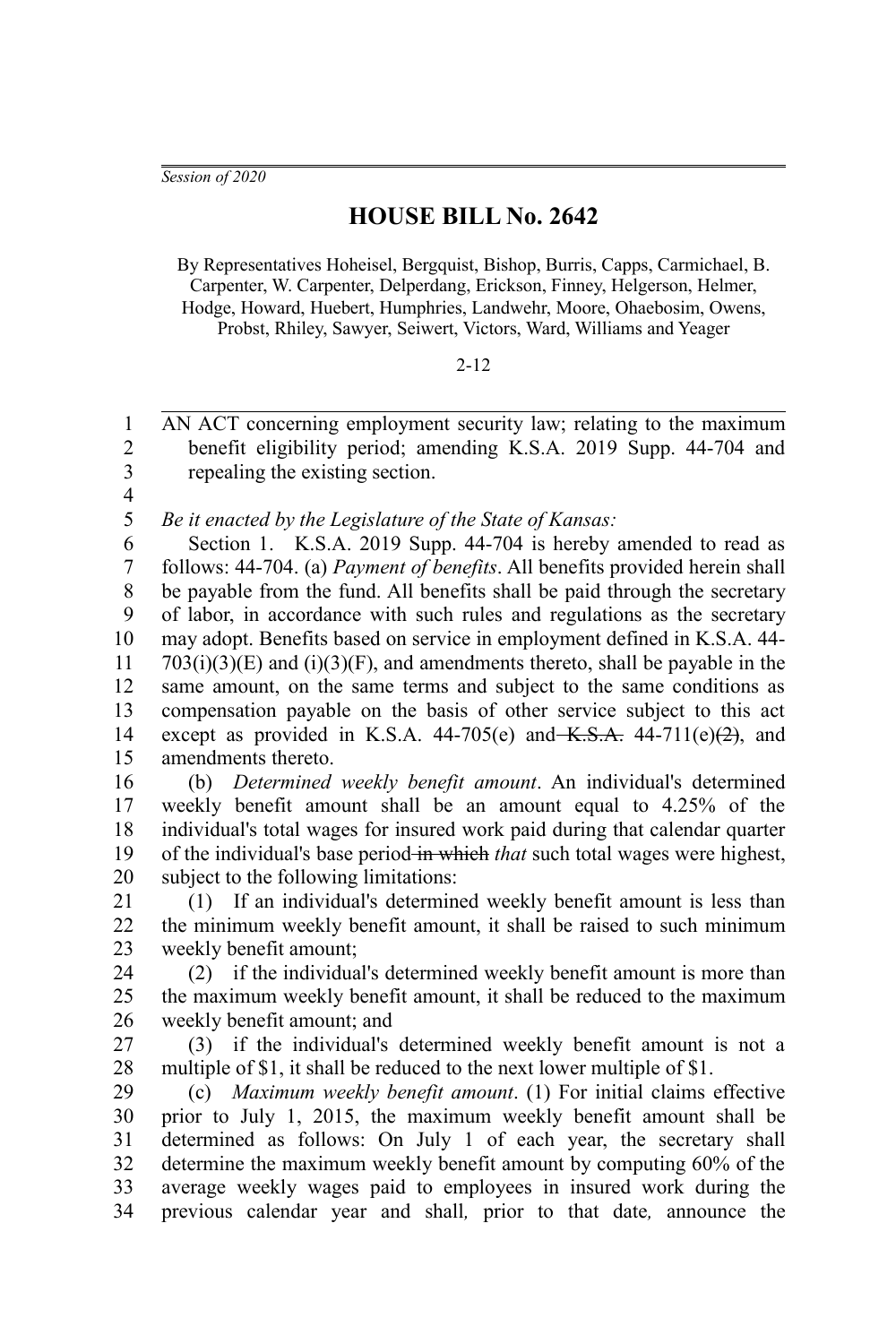maximum weekly benefit amount so determined, by publication in the Kansas register. Such computation shall be made by dividing the gross wages reported as paid for insured work during the previous calendar year by the product of the average of mid-month employment during such calendar year multiplied by 52. The maximum weekly benefit amount so determined and announced for the twelve-month period shall apply only to those claims filed in that period qualifying for maximum payment under the foregoing formula. All claims qualifying for payment at the maximum weekly benefit amount shall be paid at the maximum weekly benefit amount in effect when the benefit year to which the claim relates was first established, notwithstanding a change in the maximum benefit amount for a subsequent twelve-month period. If the computed maximum weekly benefit amount is not a multiple of \$1, then the computed maximum weekly benefit amount shall be reduced to the next lower multiple of \$1. 1 2 3 4 5 6 7 8 9 10 11 12 13 14

(2) For initial claims effective on or after July 1, 2015, the maximum weekly benefit amount shall be determined as follows: On July 1 of each year, the secretary shall determine the maximum weekly benefit amount by computing 55% of the average weekly wages paid to employees in insured work during the previous calendar year, but not to be less than \$474, and shall, prior to that date, announce the maximum weekly benefit amount so determined by publication in the Kansas register. Such computation shall be made by dividing the gross wages reported as paid for insured work during the previous calendar year by the product of the average of midmonth employment during such calendar year multiplied by 52. The maximum weekly benefit amount so determined and announced for the 12-month period shall apply only to those claims filed in that period qualifying for maximum payment under the foregoing formula. All claims qualifying for payment at the maximum weekly benefit amount shall be paid at the maximum weekly benefit amount in effect when the benefit year to which the claim relates was first established, notwithstanding a change in the maximum benefit amount for a subsequent 12-month period. If the computed maximum weekly benefit amount is not a multiple of \$1, then the computed maximum weekly benefit amount shall be reduced to the next lower multiple of \$1. 15 16 17 18 19 20 21 22 23 24 25 26 27 28 29 30 31 32 33 34

(d) *Minimum weekly benefit amount.* The minimum weekly benefit amount payable to any individual shall be 25% of the maximum weekly benefit amount effective as of the beginning of the individual's benefit year. If the minimum weekly benefit amount is not a multiple of \$1 it shall be reduced to the next lower multiple of \$1. The minimum weekly benefit amount shall apply through the benefit year, notwithstanding a change in the minimum weekly benefit amount. 35 36 37 38 39 40 41

(e) All claims qualifying for payment at the maximum weekly benefit amount shall be paid at the maximum weekly benefit amount in effect 42 43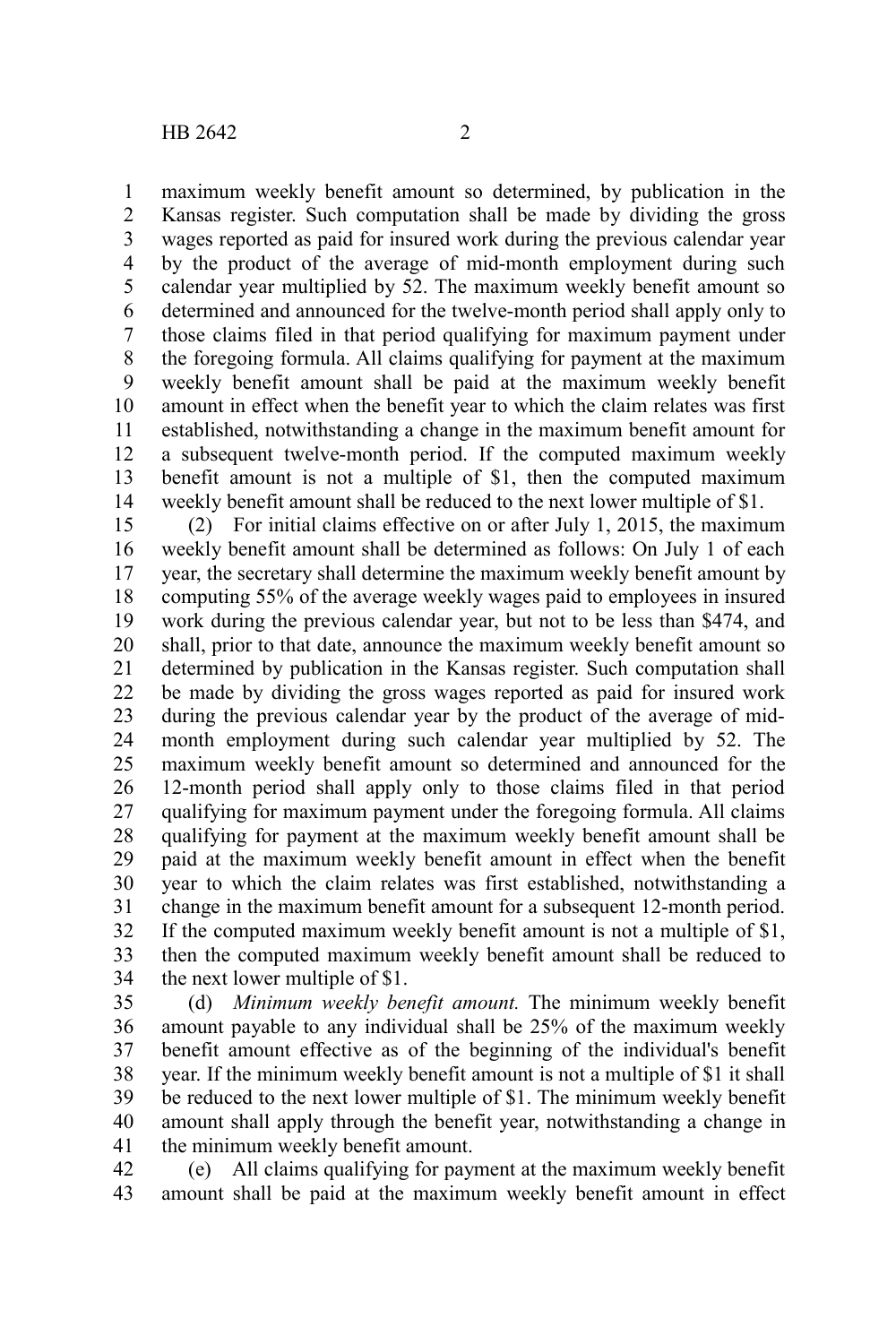when the benefit year to which the claim relates was first established, notwithstanding a subsequent change in the maximum weekly benefit amount. 1 2 3

(f) *Weekly benefit payable*. Each eligible individual who is unemployed with respect to any week, except as to final payment, shall be paid with respect to such week a benefit in an amount equal to such individual's determined weekly benefit amount, less that part of the wage, if any, payable to such individual with respect to such week which *that* is in excess of the amount which *that* is equal to 25% of such individual's determined weekly benefit amount*,* and if the resulting amount is not a multiple of \$1, it shall be reduced to the next lower multiple of \$1. 4 5 6 7 8 9 10 11

(1) For the purposes of this section, remuneration received under the following circumstances shall be construed as wages: 12 13

(A) Vacation or holiday pay that was attributable to a week that the individual claimed benefits; and 14 15

(B) severance pay, if paid as scheduled, and all other employment benefits within the employer's control, as defined in subsection  $(f)(3)$ , if continued as though the severance had not occurred, except as set out in subsection (f)(2)(C). 16 17 18 19

(2) For the purposes of this section, remuneration received under the following circumstances shall not be construed as wages: 20 21

(A) Remuneration received for services performed on a public assistance work project; 22 23

(B) severance pay, in lieu of notice, under the provisions of public law 100-379, the federal worker adjustment and retraining notification act, (29 U.S.C.A. *U.S.C.* §§ 2101 through 2109); 24 25 26

(C) all other severance pay, separation pay, bonuses, wages in lieu of notice or remuneration of a similar nature that is payable after the severance of the employment relationship, except as set out in subsection  $(f)(1)(B)$ ; and 27 28 29 30

31

(D) moneys received as federal social security payments.

(3) For the purposes of this subsection  $(f)$ , "employment benefits within the employer's control" means benefits offered by the employer to employees which *that* are employee benefit plans as defined by section 3 of the federal employee retirement income security act of 1974, as amended, (29 U.S.C. § 1002)*,* and which *that* the employer has the option to continue to provide to the employee after the last day that the employee worked for that employer. 32 33 34 35 36 37 38

(g) *Duration of benefits*. Any otherwise eligible individual shall be entitled during any benefit year to a total amount of benefits equal to whichever is the lesser of 26 times such individual's weekly benefit amount, or  $\frac{1}{3}$  of such individual's wages for insured work paid during such individual's base period. Such total amount of benefits, if not a multiple of 39 40 41 42 43